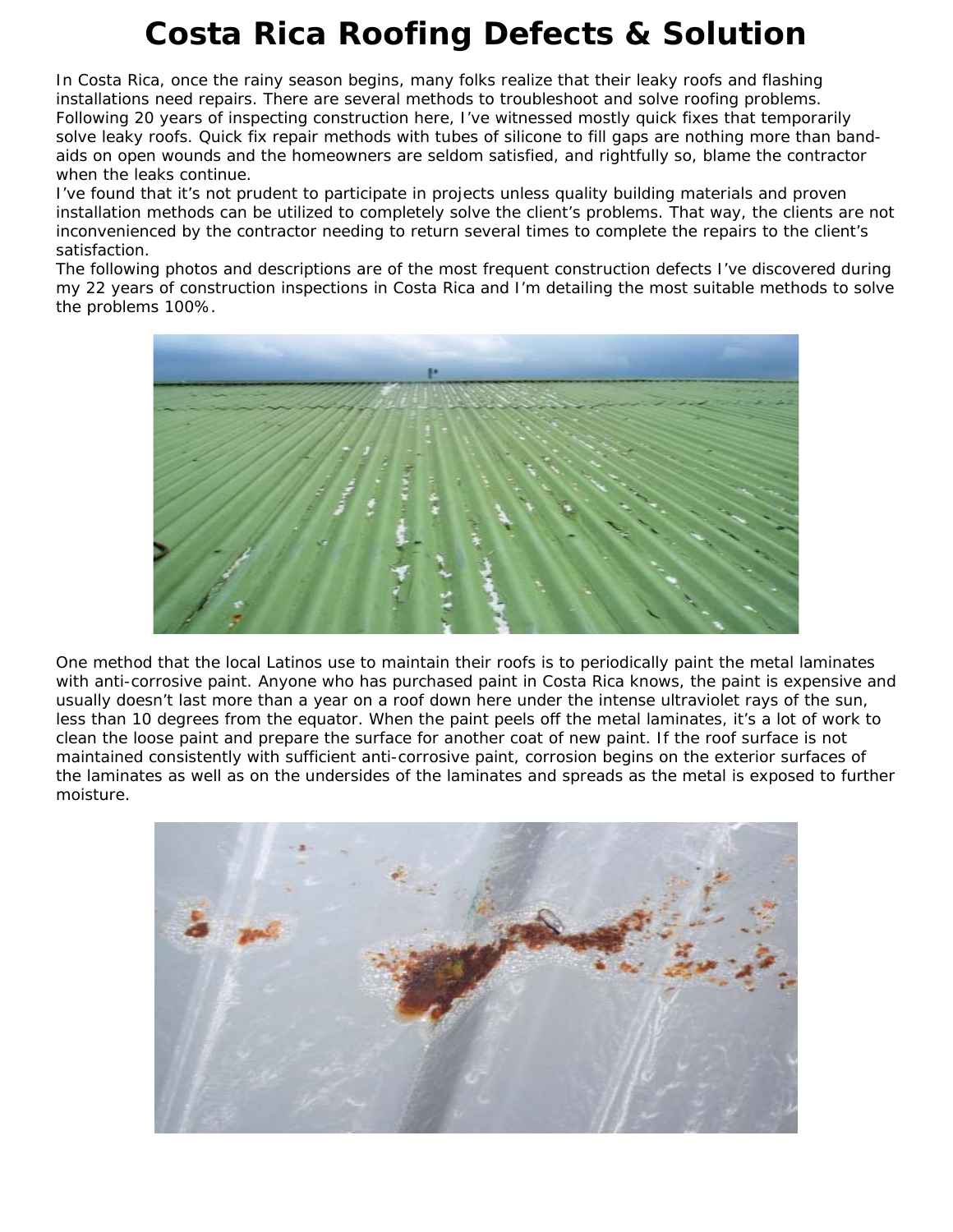In Costa Rica, the majority of roofing systems are corrugated metal laminates, screwed into light weight wood or metal structures. Because proper sheathing and waterproofing underlayment are seldom used, there is nothing preventing moisture from infiltrating into the overhanging soffits and inside the dwellings. Additionally, the part of metal laminates that overhang the gutters is exposed to a great deal of moisture and when corrosion begins on the bottom of metal laminates, it spreads like cancer.



The ends of the laminates that overhang the gutters can be cut with a small grinder with a metal cutting disk in order to remove the corroded part of the metal laminates and make space for the installation of an impermeable membrane product.

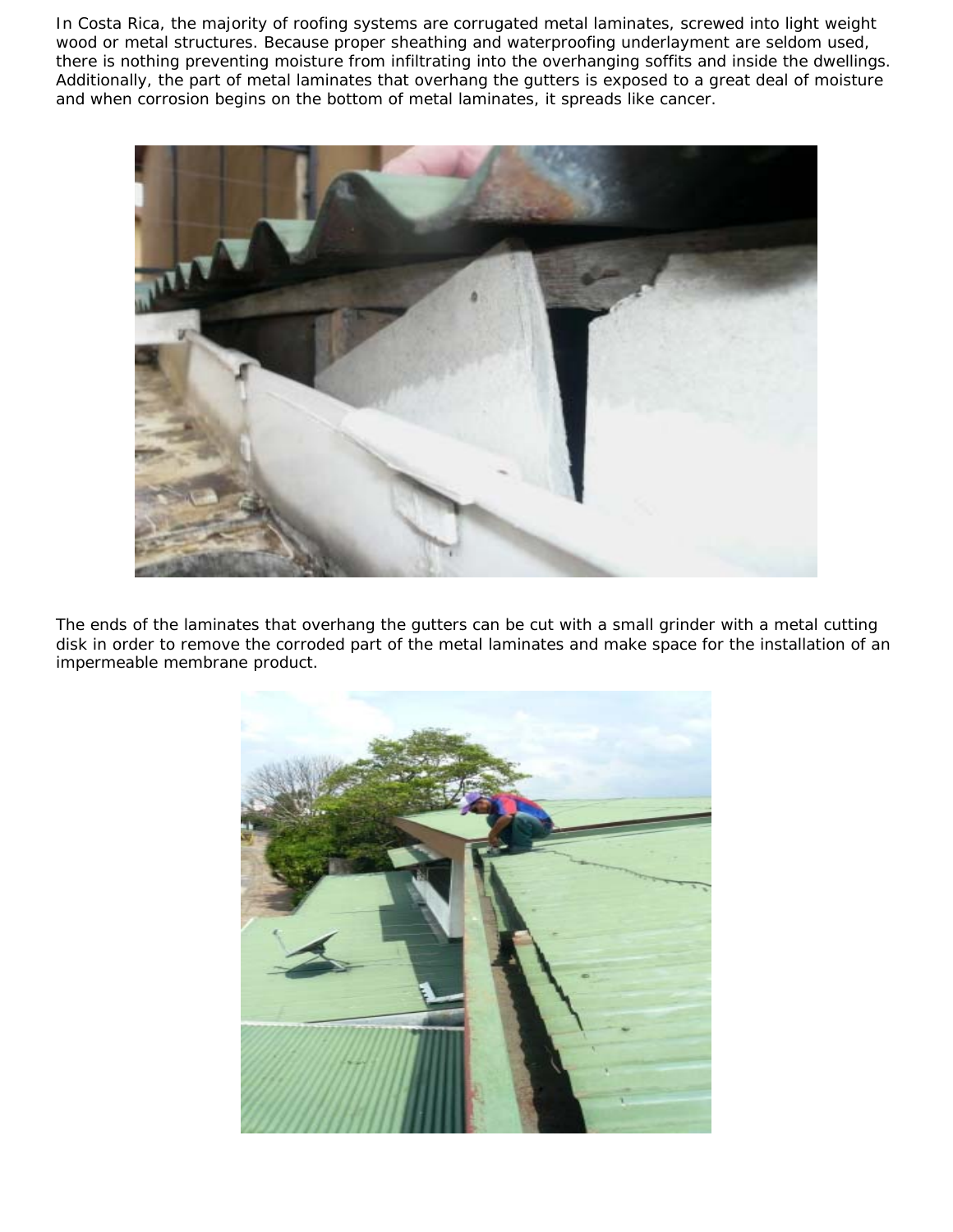The installation of an impermeable membrane product on the roof surface and down into the back of the gutters seals the gap where water infiltrates inside the soffits as well as eliminates the corrosion that grows under the laminates.



In a few instances, I've inspected roofing installations where plywood underlayment was utilized. However, drip edge flashing is rarely used and when the gutters fill up during heavy rains, the water backs up onto the underlayment and causes the plywood to warp as well as entering inside the soffits and onto the fascias. The absence of flashing is one of the most common problems here in Costa Rica and most local tradesmen don't know how to properly install flashing materials.

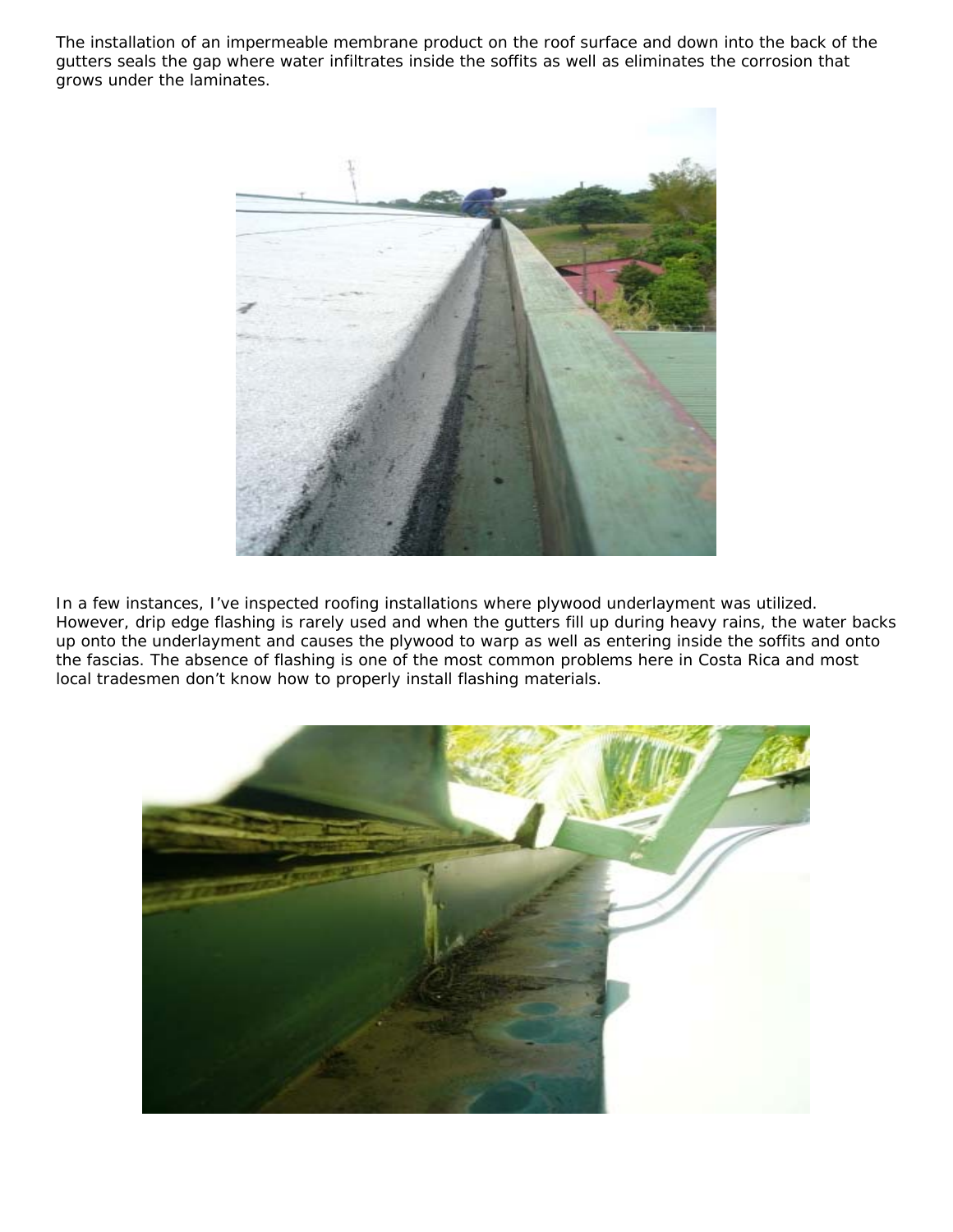The shortcomings of these types of inferior roofing installations result in a variety of damages to dwellings. When rainwater builds up inside the gutters, it flows out from the back side where the gutters are attached to the roof structure. Once the water is inside the overhangs, it causes moisture damage to the ceilings of the soffits and eventually becomes visible on the exterior of the soffit ceiling materials.



Additionally, this same water accumulating inside the gutters flows onto the fascia materials and eventually stains the surface. These soffits and fascias in these two photos have cementitious laminates for the finished surface, commonly referred to as "Fibrolit" here in Cost Rica. These laminates were not designed to be taped and plastered like drywall and therefore cracks are always visible where they join together.

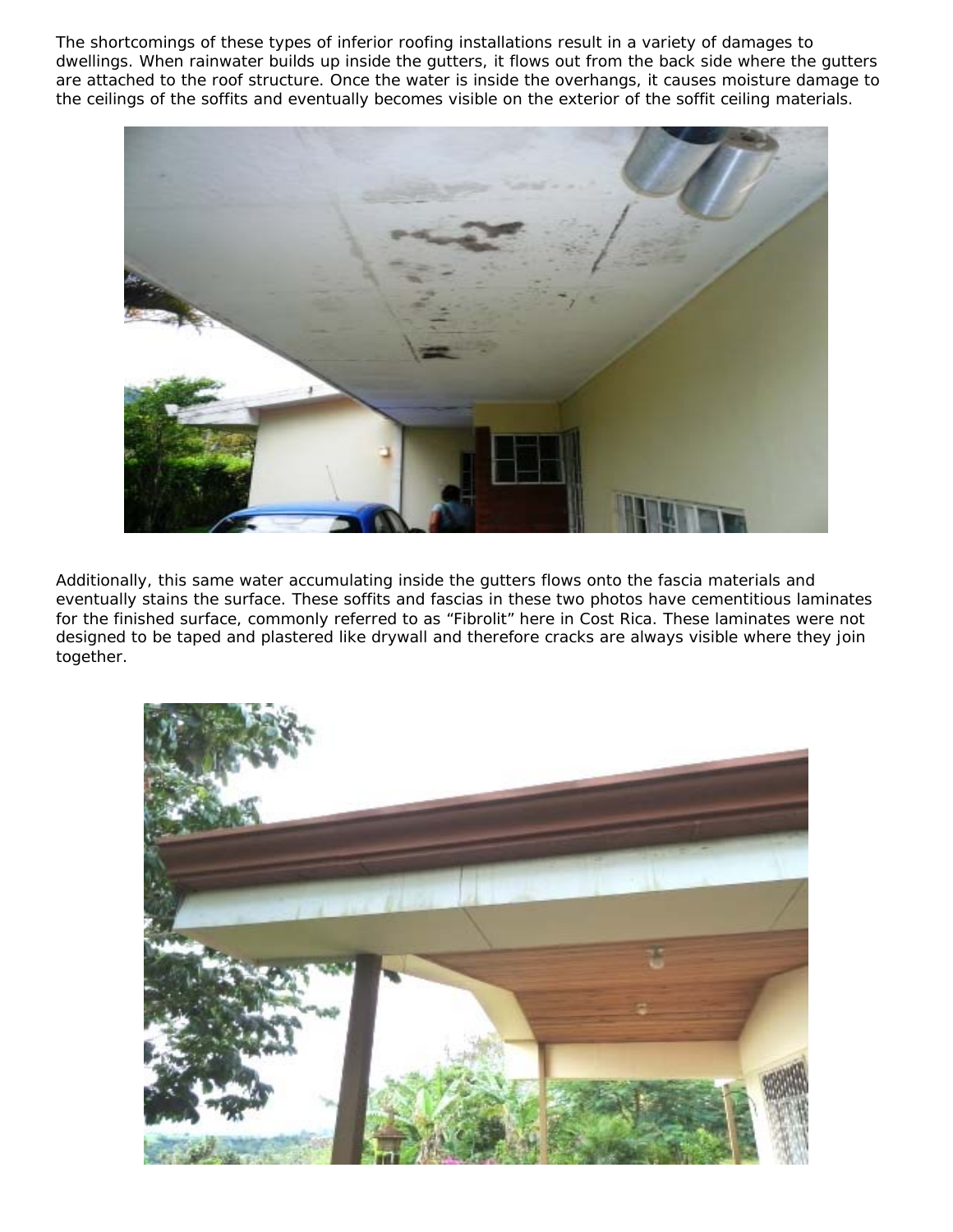During the past few years, materials such as green drywall and DensGlass laminates have been used to cover the soffits and fascias and when these products become moist from water infiltration, the tape and plaster along with the synthetic materials utilized to fabricate the laminates becomes damaged. These modern materials are much more complicated and expensive to repair than the typical cementitious laminates. The old cementitious laminates don't deteriorate rapidly like the modern materials and the local custom here is to paint the cementitious laminates every year to hide the water stains and mold. So if you're looking at homes during the dry season, the soffits and fascias may appear clean because they've recently received a fresh coat of paint. Only an experienced construction inspector with a keen eye can spot the tell tale signs of water infiltration once it's been covered with fresh paint.



All of the above problems were caused by the gutters filling up with rainwater and overflowing inside the soffits and onto the fascias. The most common cause of gutters filling up with rainwater is the lack of maintenance. If the gutters are full of debris, the holes for the downspouts become blocked and the water can't escape.

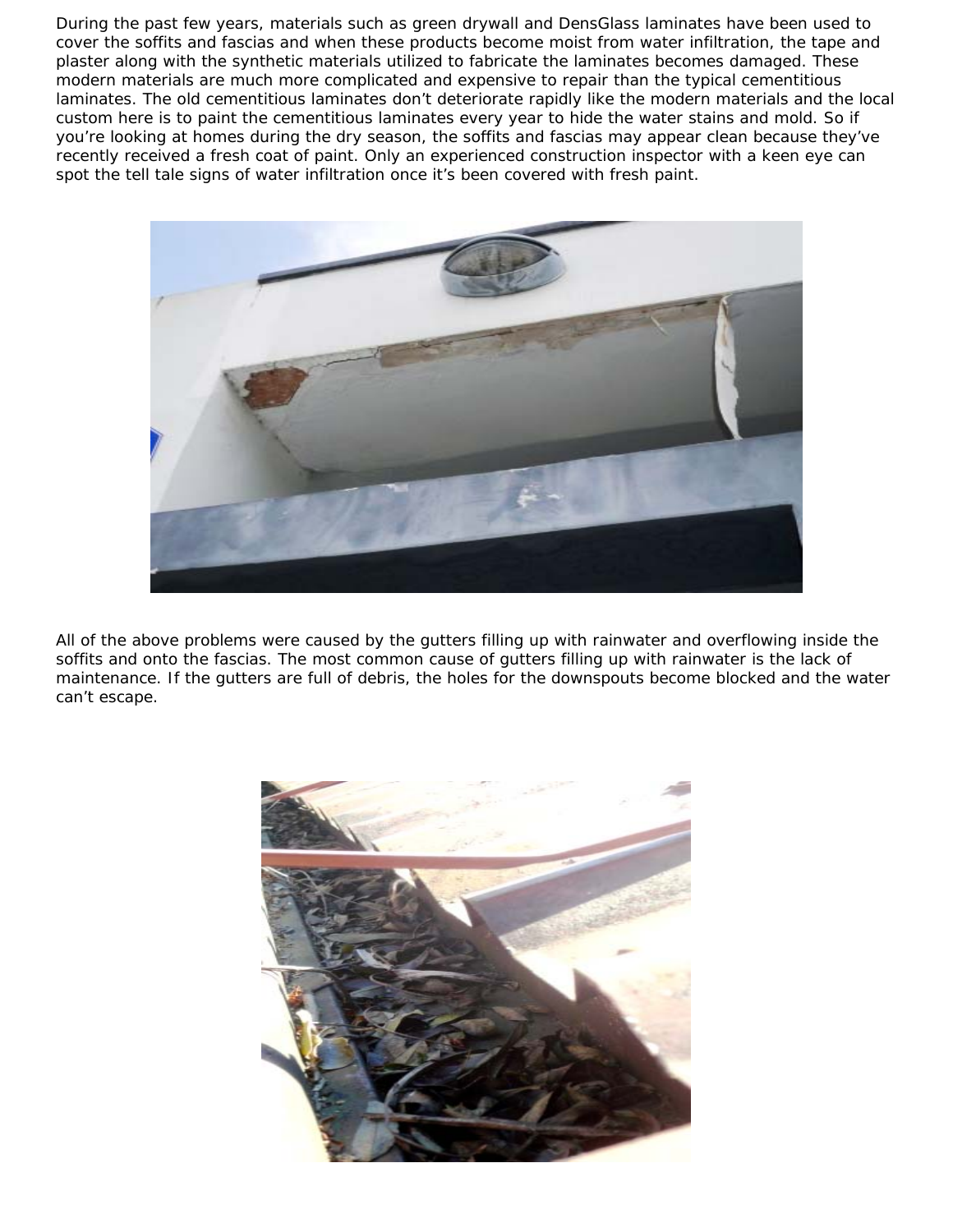In the past, most gutters did not have downspout tubes and the custom was to install small cone type drains, commonly referred to as "conos" in Costa Rica. Then the locals install chains inside the conos to divert the flow of rainwater. However, these chains obstruct the flow of water and cause the rainwater to accumulate inside the gutter.



Furthermore, many gutters were fabricated with small drains and very little water can flow out through a tiny little hole.



Metal roofing laminates expand and contract under the intense ultraviolet rays of the sun in Costa Rica. When they move, sometimes they don't fit back together evenly and in these gaps is where driving rains enter and cause moisture damage to interior ceilings and in attics.

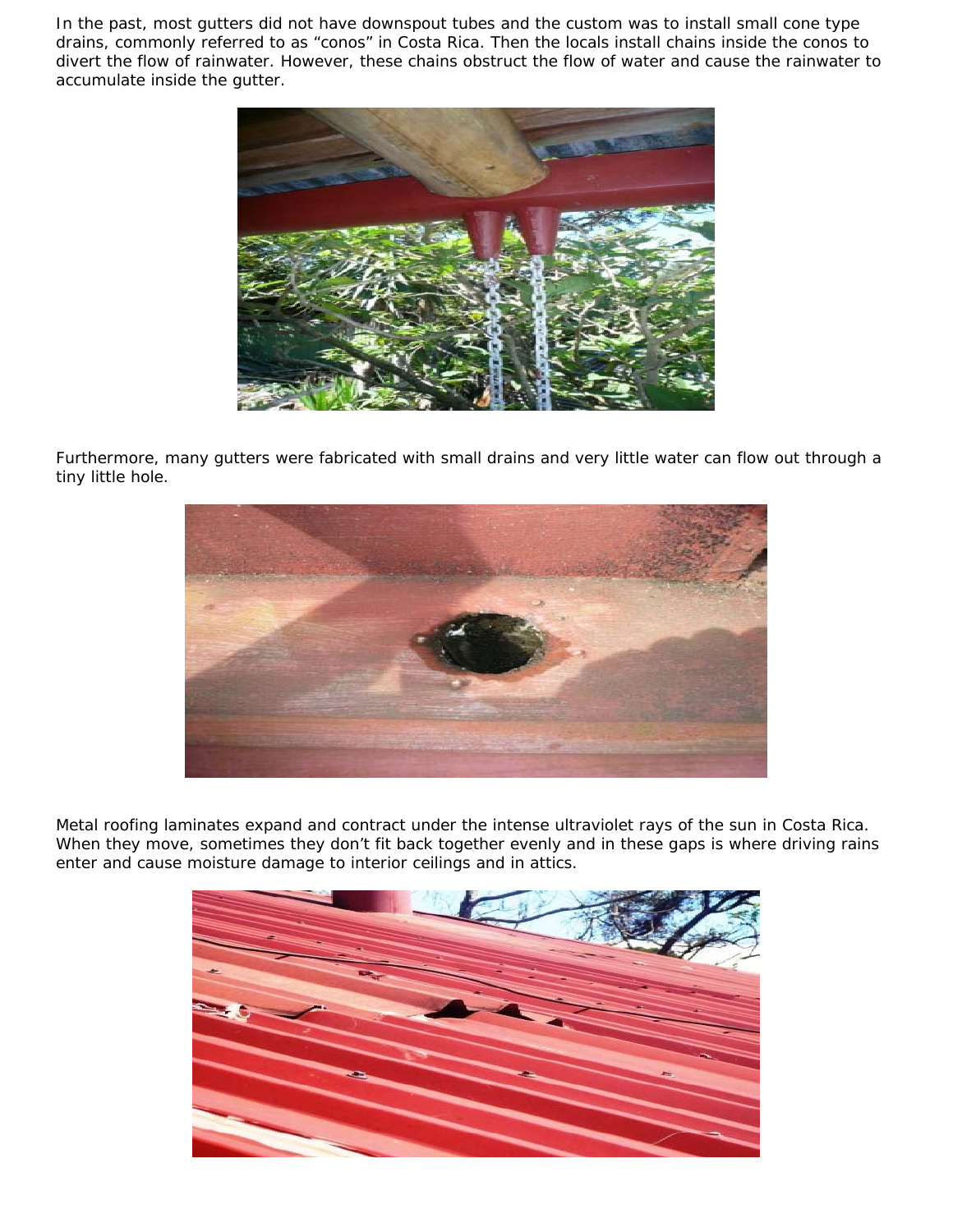Additionally, when metal laminates move, the screws unfasten themselves and create larger holes where moisture can enter into the ceiling cavity and cause interior damage. In the photo below, you can see that this metal roof structure has corroded from water infiltration through gaps in metal laminates.

This is a serious problem that is difficult to repair and if allowed to continue will cause deterioration of the roof structures strength and replacement will be extremely expensive. This photo was taken in the attic of a home that was only three years old and constructed by a local commercial contractor.



In the real world, most structural supports are installed every 24 inches on center in order to support adequate underlayment laminates and roof coverings.



In Costa Rica there is little code enforcement and many times, in order to save money, contractors install roof supports every 36 or 48 inches, thereby using fewer structural supports and saving money.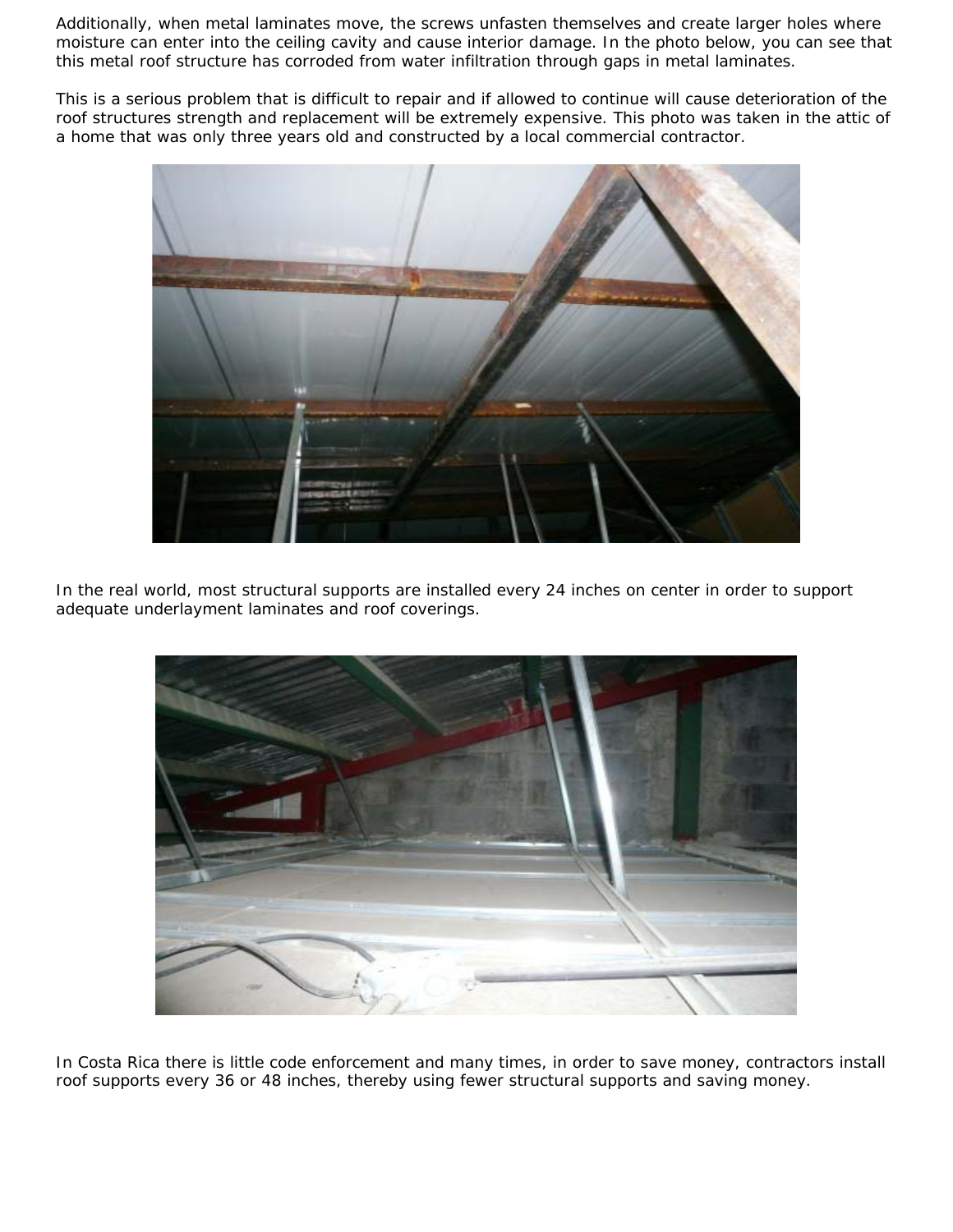

Unless the design of the roof structure included thicker gauge supports, there is little possibility of adding proper sheathing and waterproofing underlayment products after the fact, because lightweight structures cannot support the additional weight of construction products that need to be installed to create impermeable barriers and/or support roof tiles or other heavy roof coverings.



When roofing maintenance is necessary, workers will need to walk up on the roofs to make repairs. The metal laminates collapse in between structural supports that were spaced too far apart, from the weight of the workers. In these indentations, moisture accumulates and causes corrosion of the metal surfaces.

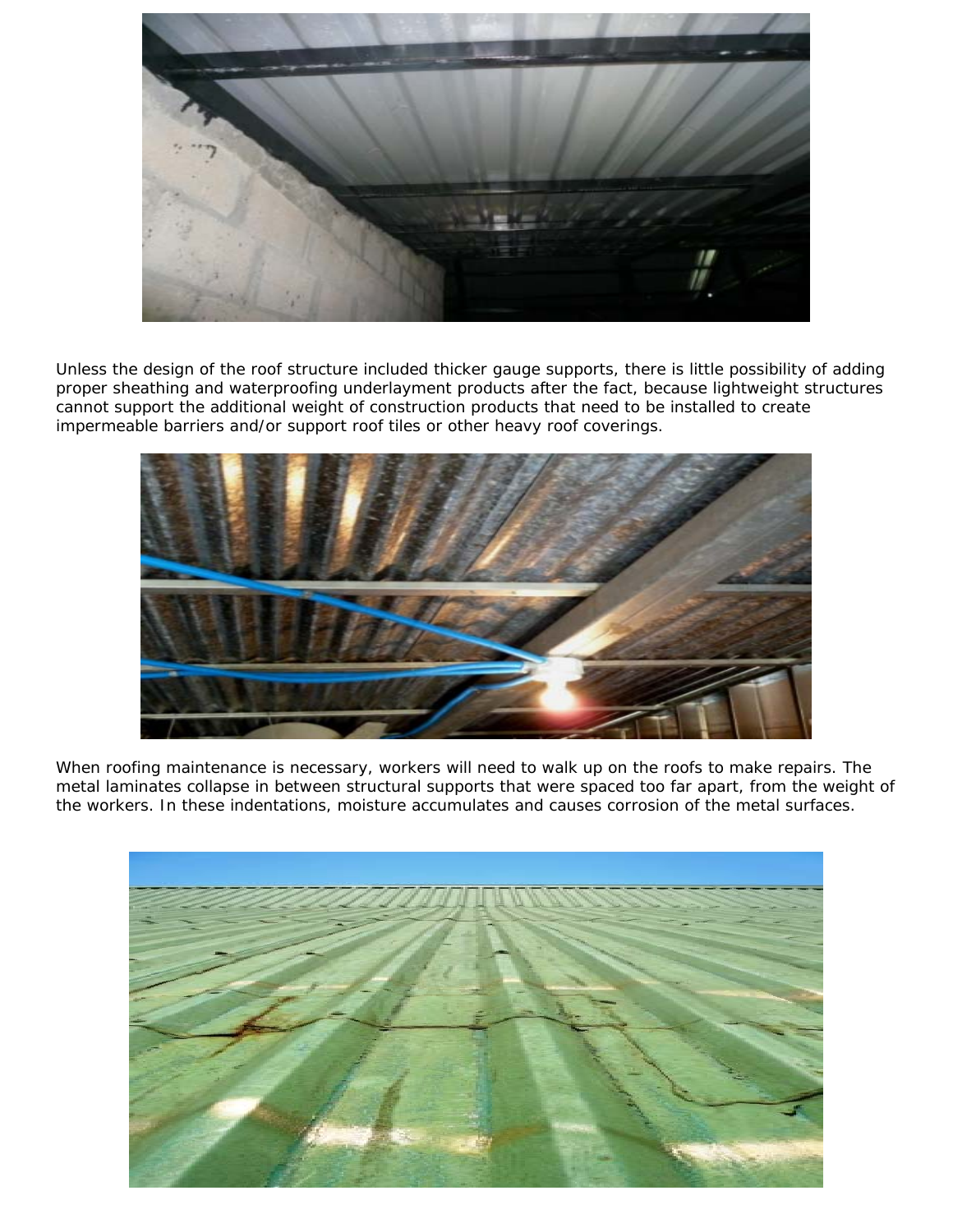The most cost effective method to solve all of the above problems and prevent water infiltration into the attic, ceilings, soffits and onto fascias of dwellings, is to apply a membrane directly onto the metal laminates, ridges and flashings as well as down into the gutters.

The membrane product that I utilize to solve roof problems is an SBS, Styrene-Butadiene-Styrene, elastomeric modified bitumen product that is available in 4mm and 5mm thicknesses. The method I use to apply the membrane and attach it to the metal laminates is a heat welding application process and we use propane torches to adhere the membrane to the exterior surfaces, in order to seal the openings where the filtration of water is entering.



For additional protection, I paint the membrane with a 100% acrylic elastomeric waterproof coating that protects the membrane and insulates the roof surface to help reduce the effects of the intense ultraviolet radiation here in Costa Rica.